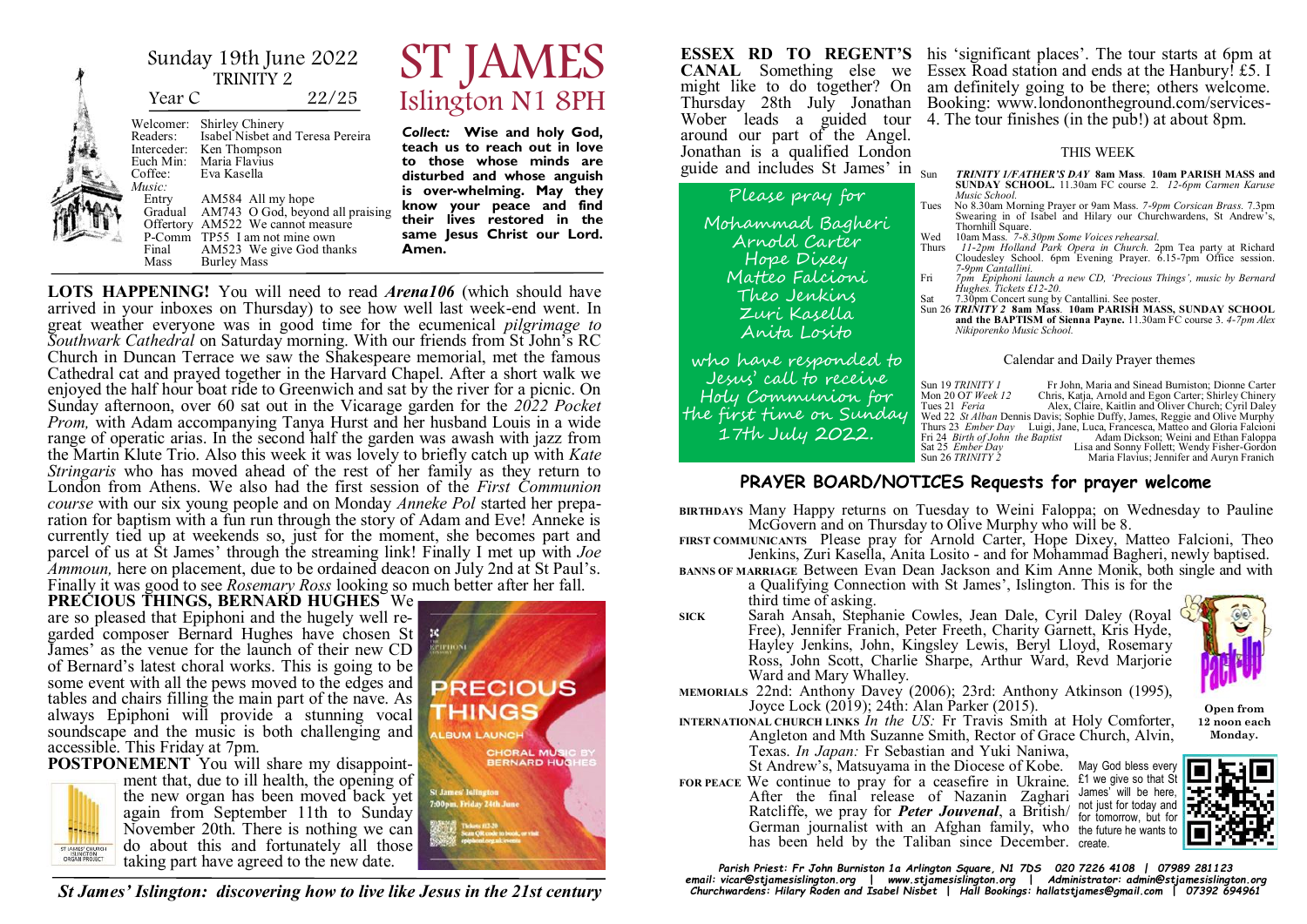# PARISH MASS FOR TRINITY 2 2022

*Entry Hymn:* **AM584 All my hope on God is founded <b>Example 2** It Michaell

*All my hope on God is founded; he doth still my trust renew. Me through change and chance he guideth, only good and only true. God unknown, he alone calls my heart to be his own. God's great goodness aye endureth, deep his wisdom, passing thought; splendour, light and life attend him, beauty springeth out of naught. Evermore, from his store, new-born worlds rise and adore.* 

*Still from earth to God eternal sacrifice of praise be done, high above all praises praising for the gift of Christ his Son. Christ doth call one and all: ye who follow shall not fall.* (Words: Robert Bridges)

#### **The Greeting**

In the name of the Father, and of the Son, and of the Holy Spirit. **Amen.**

Grace, mercy and peace from God our Father and the Lord Jesus Christ be always with you. **And also with you.**  *Words of welcome or introduction may be said*

#### **Words of Preparation**

**Almighty God, to whom all hearts are open, all desires known, and from whom no secrets are hidden: cleanse the thoughts of our hearts by the inspiration of your Holy Spirit, that we may perfectly love you, and worthily magnify your holy name; through Christ our Lord. Amen.** 

# PARISH MASS for Trinity 2 June 19th 2022

as streamed from

St James' Church

Islington N1

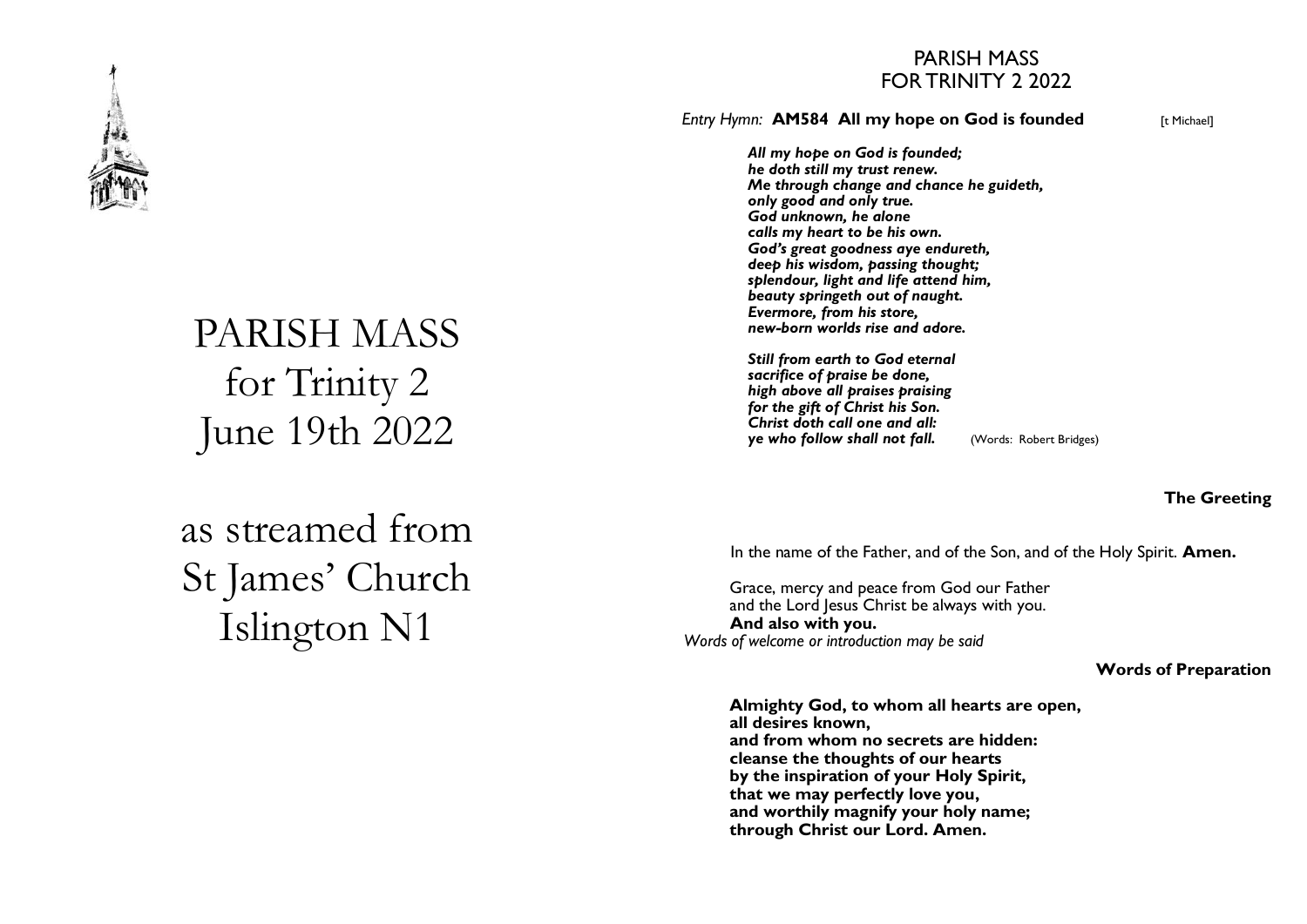As we prepare to celebrate the presence of Christ in word and in sacrament, let us call to mind and confess our sins.

**Almighty God, our heavenly Father, we have sinned against you and against our neighbour in thought and word and deed, through negligence, through weakness, through our own deliberate fault. We are truly sorry and repent of all our sins. For the sake of your Son Jesus Christ, who died for us, Forgive us all that is past, and grant that we may serve you in newness of life to the glory of your name. Amen.** 

Almighty God , who forgives all those who truly repent, have mercy upon us, pardon and deliver us from all our sins, confirm and strengthen us in all goodness, and keep us in life eternal; through Jesus Christ our Lord. **Amen,**

#### **Gloria**

Dom Gregory Murray

*Glory to God in the highest, and peace to his people on earth.*

*Lord God, heavenly King, almighty God and Father, we worship you, we give you thanks, we praise you for your glory.* 

*Lord Jesus Christ, only Son of the Father, Lord God, Lamb of God, you take away the sins for the world: have mercy on us; you are seated at the right hand of the Father: receive our prayer.*

*For you alone are the holy One, you alone are the Lord, you alone are the Most High, Jesus Christ, with the Holy Spirit, in the glory of God the Father. Amen.* 

#### **Collect**

**Wise and holy God, teach us to reach out in love to those whose minds are disturbed and whose anguish is over-whelming. May they know your peace and find their lives restored in the same Jesus Christ our Lord. Amen.** 

*1st Reading:* (Isaiah 65: 1-9) This is what the Lord says: I was ready to be sought out by those who did not ask, to be found by those who did not seek me. I said, 'Here I am, here I am', to a nation that did not call on my name. I held out my hands all day long to a rebellious people, who walk in a way that is not good, following their own devices; a people who provoke me to my face continually, sacrificing in gardens and offering incense on bricks; who sit inside tombs, and spend the night in secret places; who eat swine's flesh, with broth of abominable things in their vessels; who say, 'Keep to yourself, do not come near me, for I am too holy for you.' These are a smoke in my nostrils, a fire that burns all day long. See, it is written before me: I will not keep silent, but I will repay; I will indeed repay into their laps their iniquities and their ancestors' iniquities together, says the Lord; because they offered incense on the mountains and reviled me on the hills, I will measure into their laps full payment for their actions. Thus says the Lord: As the wine is found in the cluster, and they say, 'Do not destroy it, for there is a blessing in it', so I will do for my servants' sake, and not destroy them all. I will bring forth descendants from Jacob, and from Judah inheritors of my mountains; my chosen shall inherit it, and my servants shall settle there.

This is the Word of the Lord. **Thanks be to God.** 

*We stay sitting for the Gradual* **AM743 O God, beyond** [t Thaxted]

*O God beyond all praising, we worship you today and sing the love amazing that songs cannot repay; for we can only wonder at every gift you send, at blessings without number and mercies without end: we lift our hearts before you and wait upon your word, we honour and adore you, our great and mighty Lord.* 

*Then hear, O gracious Saviour, accept the love we bring, that we who know your favour may serve you as our king; and whether our tomorrow's be filled with good or ill we'll triumph through our sorrows and rise to bless you still: to marvel at your beauty and glory in your ways and make a joyful duty our sacrifice of praise.* (Words: Michael Perry)

*2nd Reading:* (Galatians 3: 23-end) Now before faith came, we were imprisoned and guarded under the law until faith would be revealed. Therefore the law was our disciplinarian until Christ came, so that we might be justified by faith. But now that faith has come, we are no longer subject to a disciplinarian, for in Christ Jesus you are all children of God through faith. As many of you as were baptized into Christ have clothed yourselves with Christ. There is no longer lew or Greek, there is no longer slave or free, there is no longer male and female; for all of you are one in Christ Jesus. And if you belong to Christ, then you are Abraham's offspring, heirs according to the promise.

This is the Word of the Lord. **Thanks be to God.**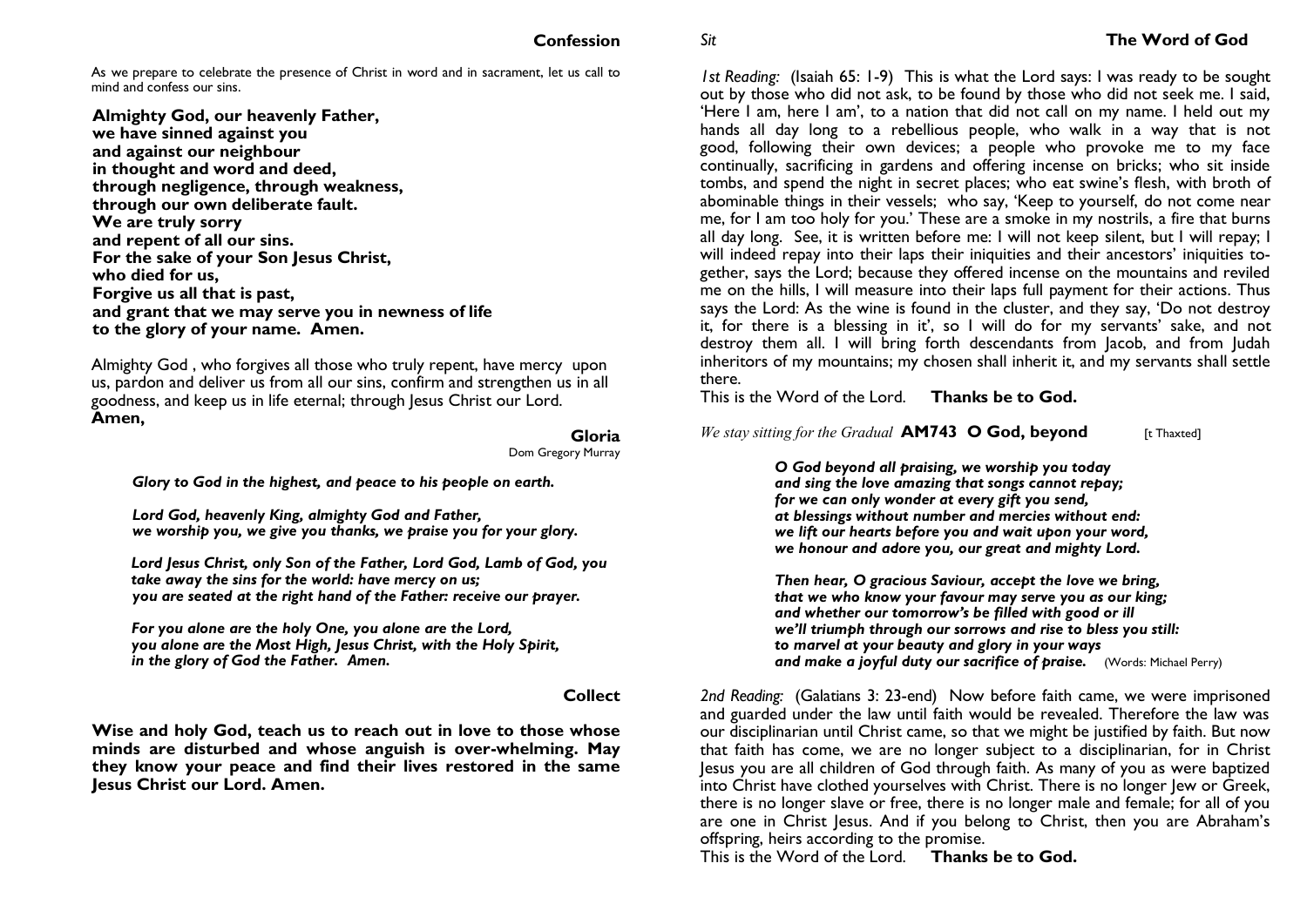*A short time of silence follows as we reflect on all we have heard.* 

Let us stand and welcome the Gospel.

#### **Gospel Acclamation**

*We sing together:*



#### *We say together:*

**The sheep that belong to me listen to my voice, says the Lord. I know them and they follow me.** 

*We sing once more: Alleluia, alleluia...*

**Gospel**

The Lord be with you. **And also with you.**  Hear the Gospel of Our Lord Jesus Christ according to Luke **Glory to you, O Lord.**

(St Luke 8: 26-39) Then they arrived at the country of the Gerasenes, which is opposite Galilee. As he stepped out on land, a man of the city who had demons met him. For a long time he had worn no clothes, and he did not live in a house but in the tombs. When he saw Jesus, he fell down before him and shouted at the top of his voice, 'What have you to do with me, Jesus, Son of the Most High God? I beg you, do not torment me'— for Jesus had commanded the unclean spirit to come out of the man. (For many times it had seized him; he was kept under guard and bound with chains and shackles, but he would break the bonds and be driven by the demon into the wilds.) Jesus then asked him, 'What is your name?' He said, 'Legion'; for many demons had entered him. They begged him not to order them to go back into the abyss.

Now there on the hillside a large herd of swine was feeding; and the demons begged Jesus to let them enter these. So he gave them permission. Then the demons came out of the man and entered the swine, and the herd rushed down the steep bank into the lake and was drowned.

When the swineherds saw what had happened, they ran off and told it in the city and in the country. Then people came out to see what had happened, and when they came to Jesus, they found the man from whom the demons had gone sitting at the feet of Jesus, clothed and in his right mind. And they were afraid.

Those who had seen it told them how the one who had been possessed by demons had been healed. Then all the people of the surrounding country of the Gerasenes asked Jesus to leave them; for they were seized with great fear. So he got into the boat and returned. The man from whom the demons had gone begged that he might be with him; but Jesus sent him away, saying, 'Return to your home, and declare how much God has done for you.' So he went away, proclaiming throughout the city how much lesus had done for him.

This is the Gospel of the Lord **Praise to you, O Christ.** 

*Stand* **The Creed**

*Sit* **Sermon**

**We believe in one God, the Father almighty, maker of heaven and earth, of all that is, seen and unseen.** 

**We believe in one Lord, Jesus Christ, the only Son of God, eternally begotten of the Father.** 

**God from God, light from light, true God from true God, begotten not made, of one Being with the Father; though him all things were made.**

**For us and for our salvation, he came down from heaven; was incarnate from the Holy Spirit and the Virgin Mary and was made man.** 

**For our sake he was crucified under Pontius Pilate; he suffered death and was buried. On the third day he rose again in accordance with the Scriptures; he ascended into heaven and is seated at the right hand of the Father.**

**He will come again with glory to judge the living and the dead, and his kingdom will have no end.** 

**We believe in the Holy Spirit, the Lord, the giver of life, who proceeds from the Father and the Son, who with the Father and the Son is worshipped and glorified, who has spoken through the prophets.** 

**We believe in one holy catholic and apostolic Church. We acknowledge one baptism for the forgiveness of sins. We look for the resurrection of the dead, and the life of the world to come. Amen.**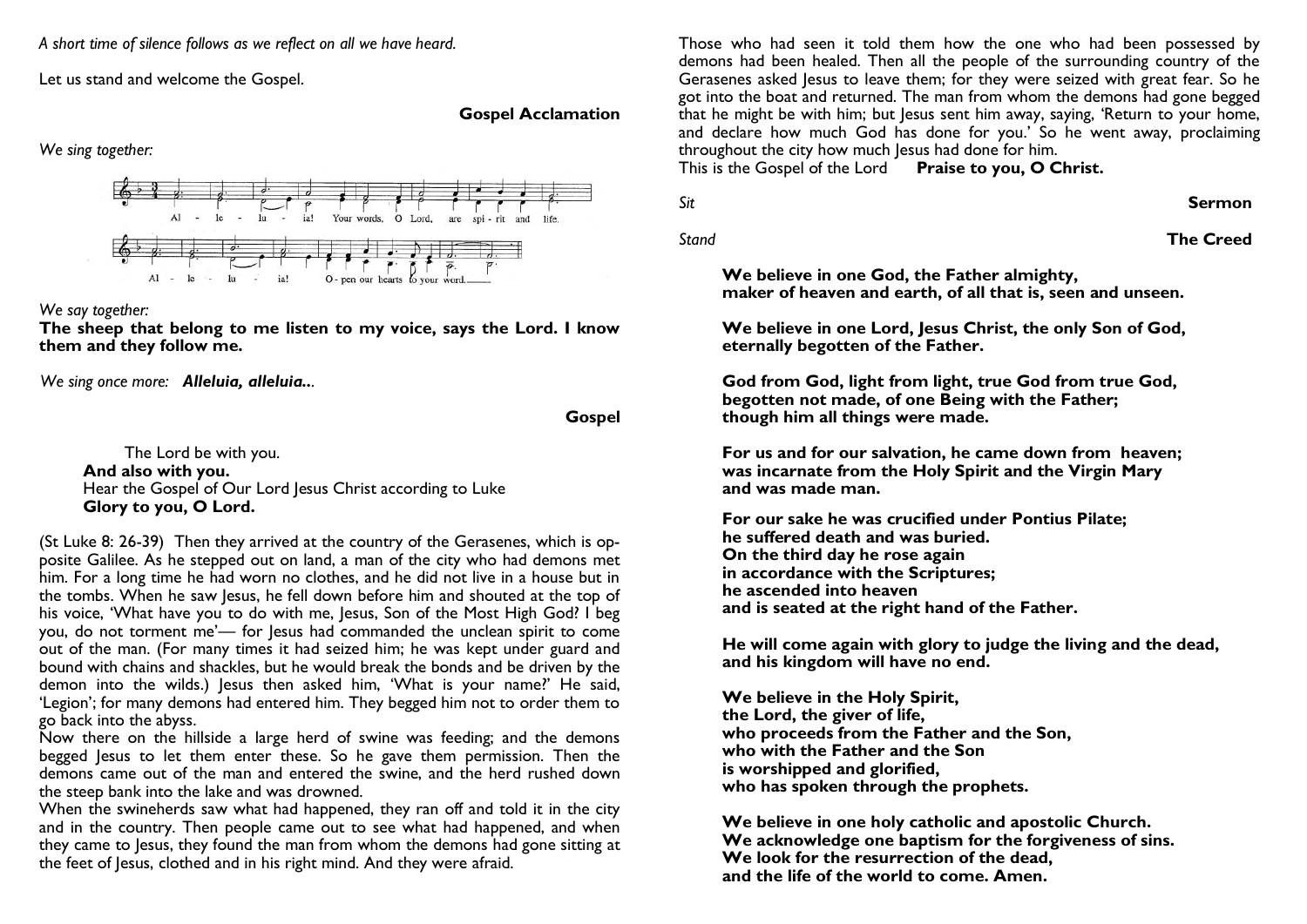#### **The Intercessions**

*At the end:*

Merciful Father, **accept these prayers for the sake of your Son,**  our Saviour **Jesus Christ. Amen.** 

#### *Stand* **The Peace**

The peace of the Lord be always with you. **And also with you.** 

*Offertory Hymn:* **AM522 We cannot measure how you heal** [t Ye banks and braes] *We cannot measure how you heal or answer every sufferer's prayer, yet we believe your grace responds where faith and doubt unite to care. The pain that will not go away, the guilt that clings from things long past, the fear of what the future holds are present as if meant to last.* 

> *But present too is love that tends the hurt we never hoped to find, the private agonies inside, the memoires that haunt the mind. Your hands, though bloodied on the cross survive to hold and heal and warn, to carry all through death to life and cradle children yet unborn.*

*So some have come who need your help, and some have come to make amends: your hands which shaped and saved the world are present in the touch of friends. Lord, let your Spirit meet us here to mend the body, mind and soul, to disentangle peace from pain* and make your broken people whole. (Words: John Bell and Graham Maule)

**Remain standing At the Offertory At the Offertory** 

Blessed are you, Lord, God of all creation. Through your goodness we have this bread to offer, which earth has given and human hands have made. It will become for us the bread of life. **Blessed be God for ever.** 

Blessed are you, Lord, God of creation. Through your goodness we have this wine to offer, Fruit of the vine and work of human hands. It will become our spiritual drink. **Blessed be God for ever.** 

Pray, my friends, that our thanksgiving may be acceptable to God, the almighty Father. **May the Lord accept this sacrifice from our hands for the praise and glory of his name, for our good, and the good of all his Church.** 

Eternal God, you have made our Saviour Jesus Christ the head of all creation. Receive all we offer you this day and renew us in his risen life, in the name of Jesus Christ the Lord. **Amen.** 

#### *Remain standing* **Eucharistic Prayer A**

The Lord be with you. **And also with you.** Lift up your hearts. **We lift them to the Lord.** Let us give thanks to the Lord our God. **It is right to give thanks and praise.**

It is indeed right, our duty and our joy, always and everywhere to give you thanks, through Jesus Christ our Lord.

Through him you have entered into a new relationship with your people, breaking down the barriers of class, gender and ability.

In Christ no one is an outcast and all are accepted so that, by grace, they may be clothed with righteousness and restored to the fullness of life, able to be agents of your never failing love, telling others of all that you have done.

#### Therefore with angels and archangels and all the company of heaven, we proclaim your great and glorious name, for ever praising you and saying:

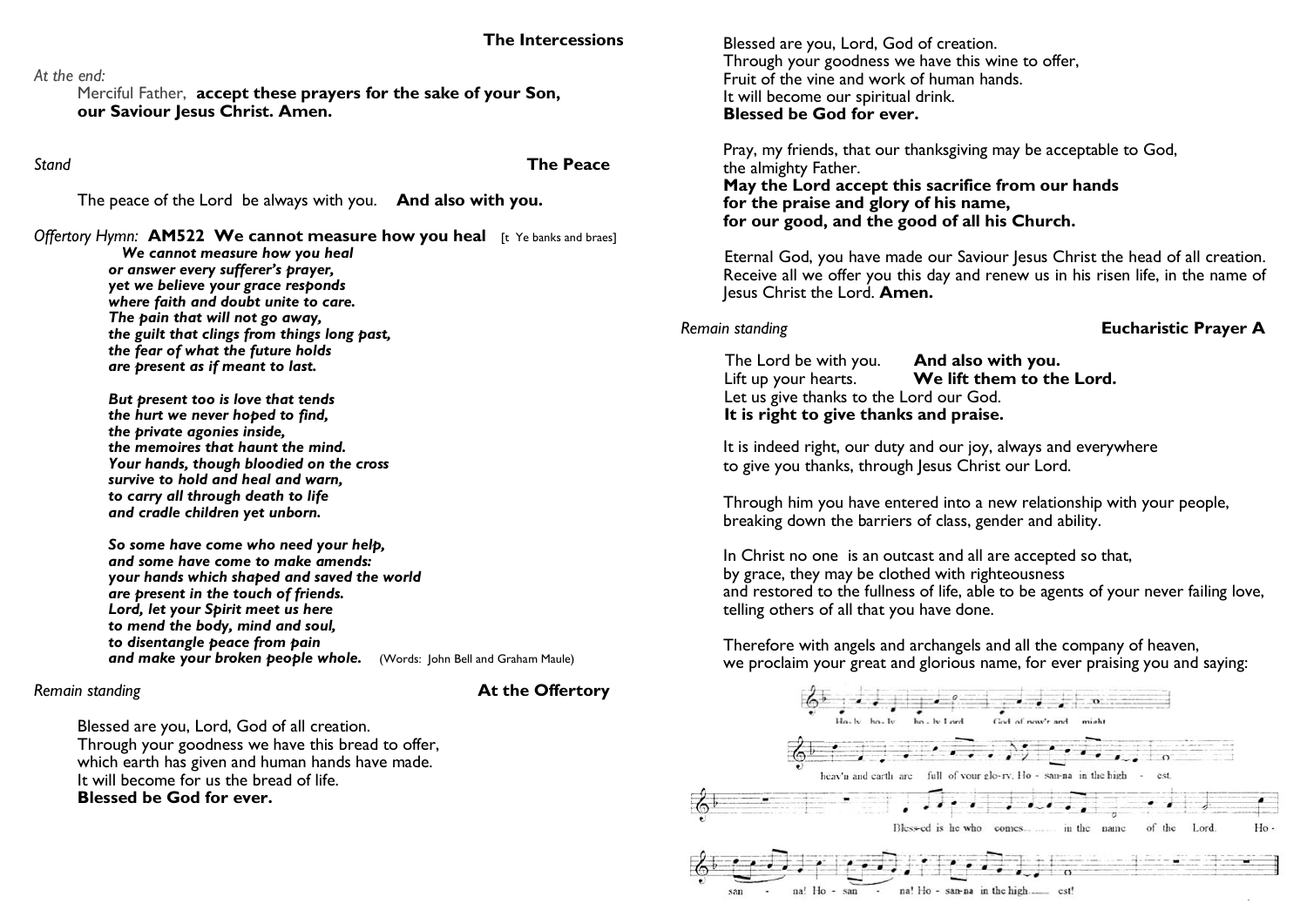Accept our praises, heavenly Father, through your Son our Saviour Jesus Christ, and as we follow his example and obey his command, grant that by the power of your Holy Spirit these gifts of bread and wine may be to us his body and his blood;

who in the same night that he was betrayed, took bread and gave you thanks; he broke it and gave it to his disciples, saying: Take, eat, this is my body which is given for you; do this in remembrance of me. In the same way, after supper he took the cup and gave you thanks; he gave it to them, saying: Drink this, all of you; this is my blood of the new covenant, which is shed for you and for all for the forgiveness of sins. Do this, as often as you drink it, in remembrance of me.

Great is the mystery of faith: **Christ has died: Christ is risen: Christ will come again.**

Therefore, heavenly Father, we remember now his offering of himself made once for all upon the cross; we proclaim his mighty resurrection and glorious ascension; and as we look for the coming of his kingdom, we make with this bread and this cup the memorial of Christ your Son our Lord.

Accept through him, our great high priest, this our sacrifice of thanks and praise, and as we eat and drink these holy gifts in the presence of your divine majesty, renew us by your Holy Spirit and nourish us with the body and blood of Christ, that we may grow into his likeness and become a living temple to your glory.

Through Jesus Christ our Lord, by whom, and with whom, and in whom, in the unity of the Holy Spirit, with all who stand before you in earth and heaven, we worship you, Father almighty, in songs of everlasting praise:

 $\mathbf{r}$  , and the same of the same of the same of the same of the same of the same of the same of the same of the same of the same of the same of the same of the same of the same of the same of the same of the same of th  $\cdot$  . . . . . . .



be yours for ev-er and ev-er. A-men.

As our Saviour taught us, so we pray:

**Our Father, who art in heaven, hallowed be thy name; thy kingdom come; thy will be done; on earth as it is in heaven. Give us this day our daily bread, and forgive us our trespasses, as we forgive those who trespass against us. And lead us not into temptation; but deliver us from evil. For thine is the kingdom, the power and the glory, for ever and ever. Amen.** 

**Fraction**

We break this bread to share in the Body of Christ **Though we are many, we are one body, because we all share the one bread.** 





# **Invitation**

Draw near with faith: receive the Body of our Lord Jesus Christ which was broken for you, and his blood which was shed for you.

Eat and drink in remembrance that he died for you and feed on him in your hearts with thanksgiving; for this is the Lamb of God who takes away the sin of the world. Happy are those who are called to his Supper. **Lord, I am not worthy to receive you, but only say the word and I shall be healed.** 

#### *Sit* **After Communion**

#### *After Communion:* **TP55 I am not mine own**

*I am not mine own, I've been bought with a price. Precious blood of Christ, I am not my own.*